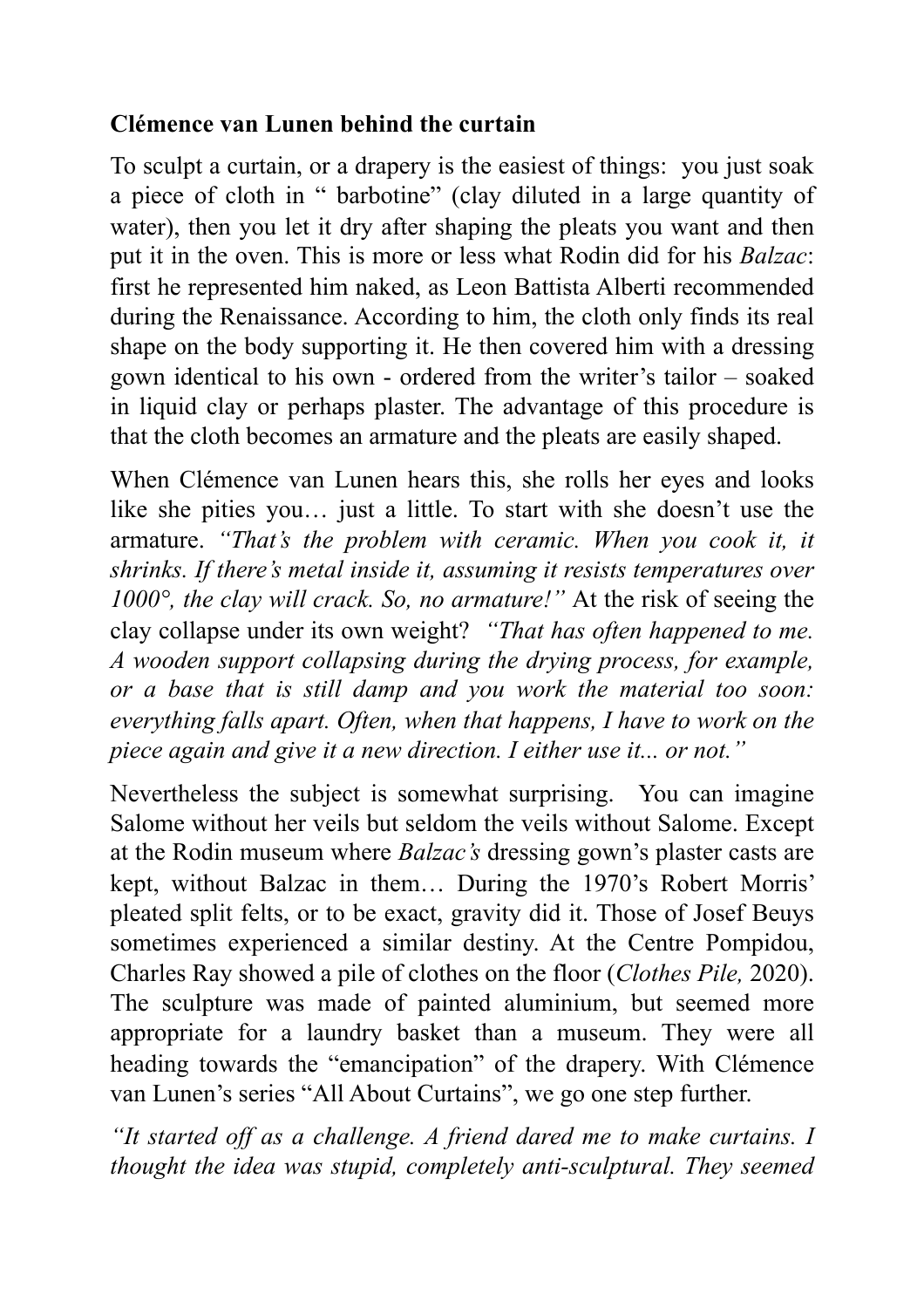*to me to be just bi-dimensional, not three-dimensional. All the curtains I found in the history of sculpture, were bas-reliefs. That to me was a good enough reason not to do it. In the end, I took up the challenge and little by little I got caught up in the game. Not only that, I found another very exciting challenge : instead of rising from the ground like an honest sculpture, a curtain must look like it's hanging. It was not built up, it was falling! I was captivated by this idea, and that is how I made several sculptures to be hung on walls, in order to get rid of the base. I also had to convey the impression of movement which the subject requires. A curtain is not something static!"*

*"I looked at a lot of art history, particularly the stylised draperies of icons. I was also very influenced for this series by Roman and Gothic sculpture in particular, and especially by the portal of the cathedral of Trogir in Dalmatia (ex-Yugoslavia) attributed to Master Radovan. I've seen other wooden ones, where the folds are carved with a large gouge with a freedom you do not see in the rest of the statue, this encouraged me to work, not with clay coils, like a potter would, but in the mass. I carved the block of clay, which looked like a stone wall at the beginning, more or less the height of a wardrobe, like a stone car sculptor would do. I take away rather than adding and putting on top. I cut, I empty, I stick back… The advantage is that, right from the start, you "travel" in the whole of the work rather than watching it grow step by step*." The bronzes are casted from a block of polystyrene which has also been carved in the mass. The disadvantage in their case, is the accident, the collapse is not possible.

Nevertheless, she makes preliminary mock-ups, hundreds of small curtains that will help her find the rhythm, the life she will give to the larger formats, without the burdens of technical problems, particularly those of the weight. *"Contrary to my relunctance at the beginning, I discovered the great wealth of this theme. The possibilities are endless, with or without suspension bars, with supporting bases, tassels, frills… There are those that need high technical skills and others almost none."* Those that look like overcooked cannelloni – "*I like it when my sculptures are a bit silly! Discouraging a theoretical approach, an in depth study, it forces you to look at the*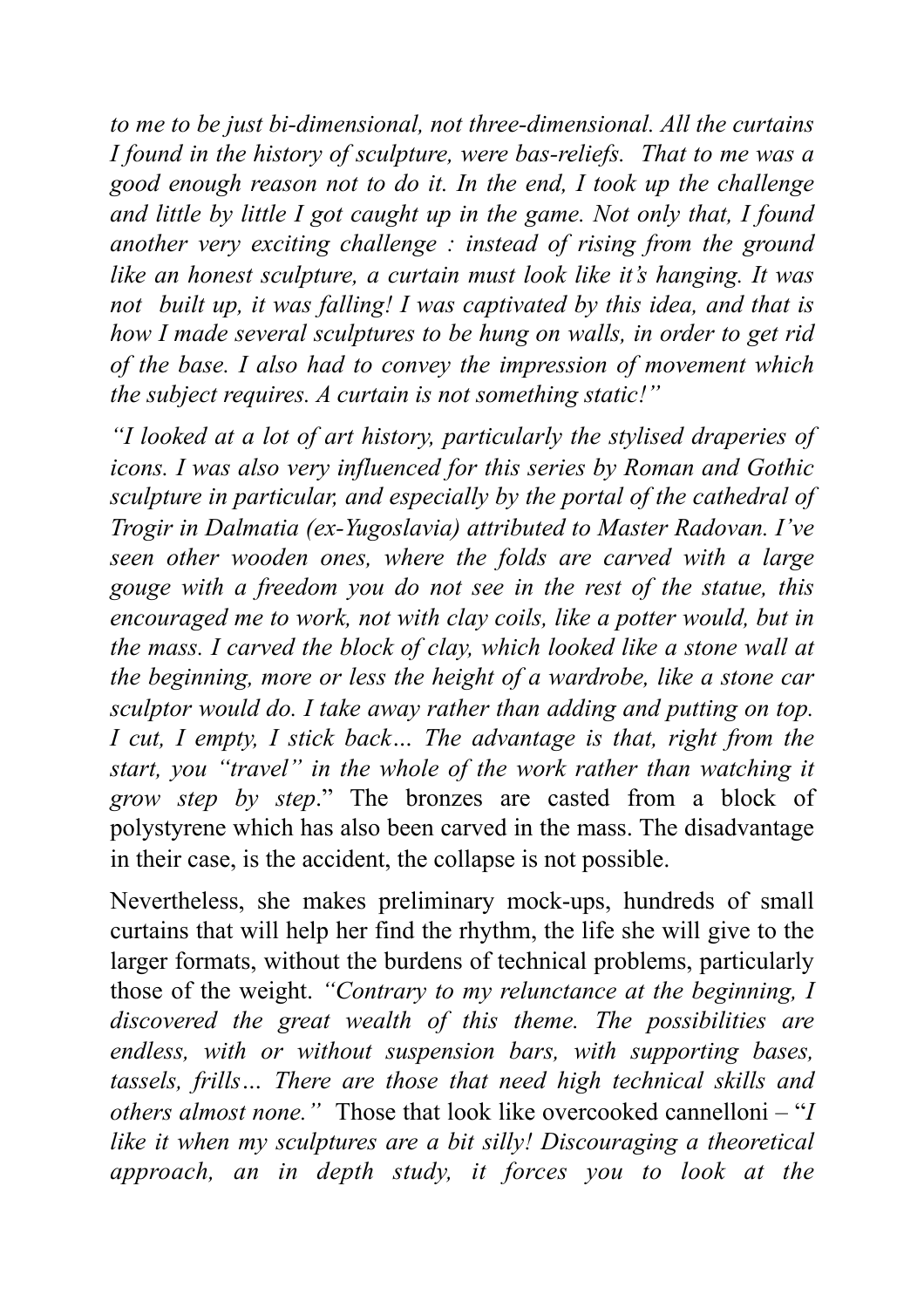*shapes…"* Rembrandt's Slaughtered Ox or the Ku-Klux Klan's characters painted by Philip Guston, and others that have an absolutely orgiastic aspect. *"The more I make, the more I want to make, and a lot crazier if possible…"*

People think that a curtain is made to conceal, to hide. On the contrary, sometimes it is there to reveal something. It is the case of the one Hans Holbein painted in the background of the *Ambassadors:*  on the far left at the top of the painting, he gives us a glimpse of a small crucifix. In this way, Christ is better highlighted and the iconographic analysis of the work results from it. It also reminds us of the competition opposing Zeuxis and Parrhasios recounted by Pliny the Elder. Both their paintings are hidden behind curtains. Zeuxis unveils his in front of the jury, it represents grapes so perfectly imitated that birds come and try to eat them. Parrhasios does not touch his curtain. When the jury gets eager to see the painting behind it, he answers that the painting, is the curtain. He did not fool birds but human beings .

Because, if a curtain hides, or reveals, Parrhasios and Clémence van Lunen's curtains show nothing but themselves and when they are unveiled it is just to show their interior. In her own way she also tries to fool the jury: sometimes we wonder if it's not just little flexible, how it stays in place, if we could unfold it… This was the idea developed by art historian Daniel Arasse in his book about Vermeer <sup>2</sup> : the curtain lets us see (believe) that there is something we are not seeing. And since her curtains have a life of their own, it is not surprising that the series has evolved, the original form of the fabric tending towards more organic aspects, the fold and the waves sometimes looking like tentacles.

[1] « Zeuxis' contemporaries and emulators were Timanthes, Androcydes, Eupompe, Parrhasios. The latter, it is said, offered a fight to Zeuxis. Zeuxis painted grapes with such realism, that the birds came to peck them; the other brought a curtain so naturally represented, that Zeuxis, all proud of the birds' sentence, asked that the curtain be finally drawn to show the painting. Then, recognizing his illusion, he admitted defeat with modest frankness, since he had only deceived birds, but Parrhasios had deceived an artist, who was Zeuxis."

Pliny the Elder [translation by Emile Littré], Natural History, XXXVI/5.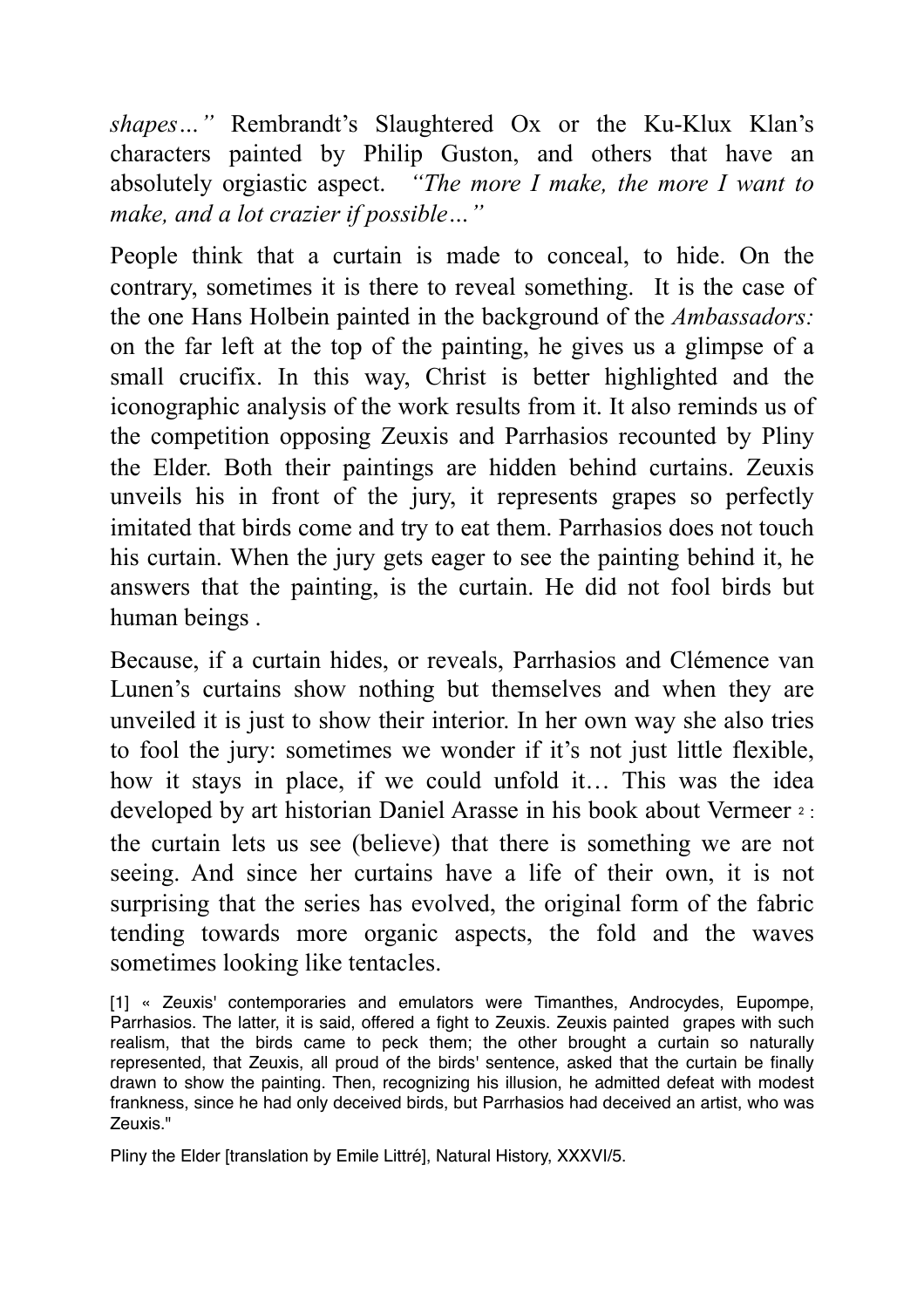<sup>2</sup> Daniel Arasse, *L'Ambition de Vermeer,* Paris, Flammarion, 1993.

*"It is essential for me to have fun! That's why I do series: when I feel that one is coming to an end, I start something else, even if at the beginning it is horrible or stressful because I have to start all over again."* Ironically, her problem is her very high technical expertise. Her virtuosity is scary. It scares her. So she likes to put herself in danger, or work with others who wil take her out of her comfort zone. This is how a friend from India, living in Goa and wishing to remain anonymous, came to decide with her about issues concerning the glaze and the enamels that will be affixed the sculptures. Rather like cartoonists who have specialists to colour their works.

*"She keeps telling me that I have really bad taste! So I just let her get on with it. What's great is that she doesn't see the volume or she doesn't even bother. Her proposals are completely different from what I would have imagined. But she is a great colourist and the results are very surprising to me. I see pieces coming out of the oven that I don't recognize. And if I do not like them, well, we cook them again! As many as ten times if necessary."* The proposition is daring, because the colour, more enticing, always wins.

It is an old debate, between « poussinists » and « rubenists » for example, or between Florence and Venice. It is also a question of perspective: two squares with perfectly identical surfaces will look like they have different sizes depending on whether they are painted in yellow or in blue.

Matisse, in his own way, solved the problem by cutting directly into colour, with his cut-out papers. The Indian friend is also involved in the patina of the bronzes. Clémence van Lunen insists on that, referring to tradition: in the Middle Ages, when the sculptures were polychrome and crafts very separate from each other, the sculptor who carved was different from the one who painted. She adds, with a large smile: "*this is also my post-modern side*. *I work with an assistant, for colour only!"*